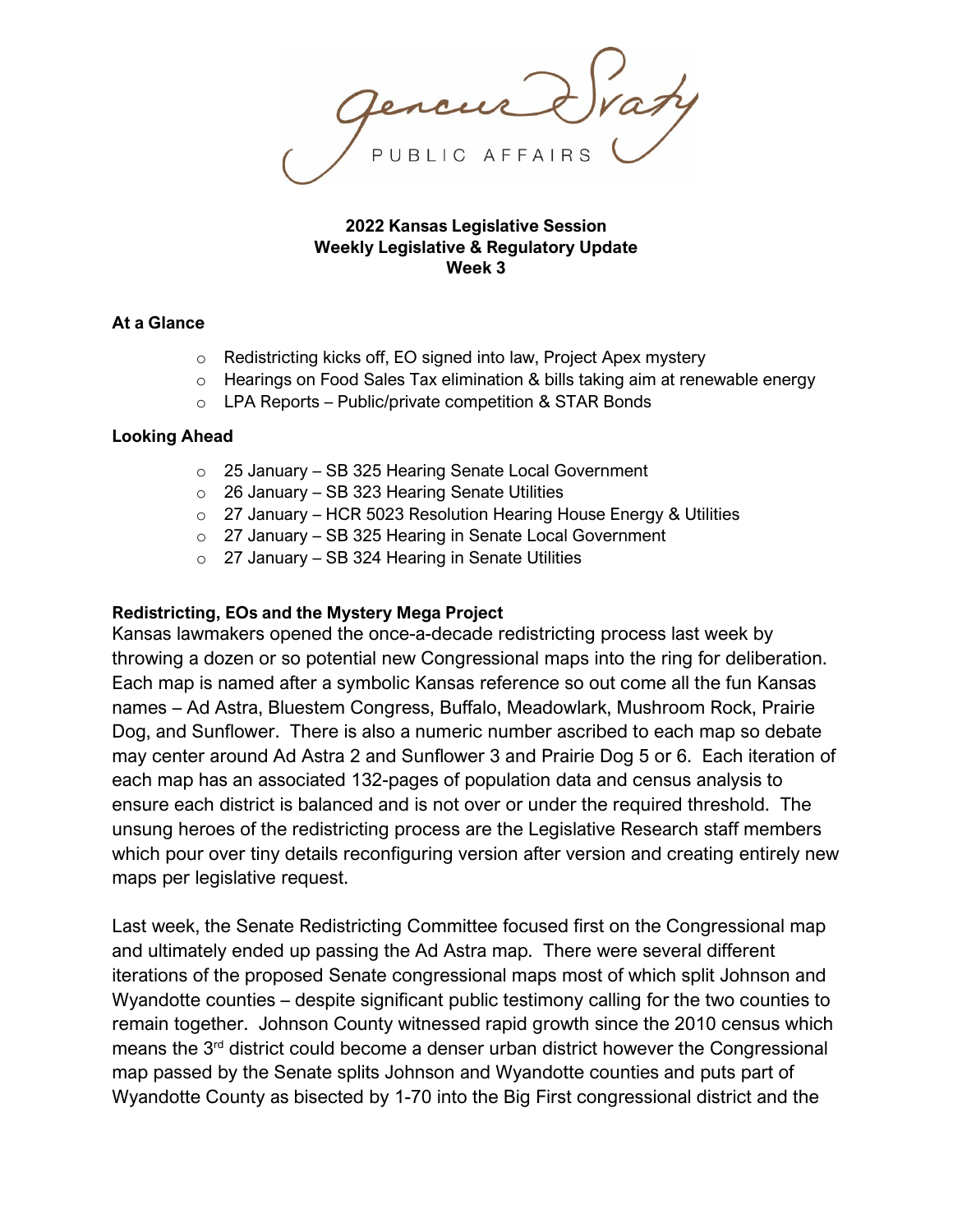$3<sup>rd</sup>$  shifts further south to pick up several new, less populated exurbs. The House is likely to take up the Senate Congressional map this week while the Senate may dive into discussion on either the State Senate maps. The key number for the Senate district map is 73,477 – the number of Kansans per Senate district. It is an election year for the House and Senators are already eyeing their 2024 re-election efforts, so this is always a very telling endeavor as lawmakers seek to collapse, expand or gerrymander fellow legislators' districts. Redistricting can be a very delicate process and can dictate how smoothly the balance of the session will go. Note a sampling of the maps at the end of the report.

# **Fast Track**

With about twelve hours on the clock remaining the Governor's health care Executive Orders expired, a bill was sent to Governor Kelly for her signature that would extent for a year some key health-care staff provisions. The bills allow hospitals, nursing homes and other medical facilities to hire non-certified employees for testing, vaccination and other care for patients. The bill allow loosens some other restrictions on current practicing health care providers to address COVID. The EOs also allow students and out-of-state workers to be permitted to practice in Kansas. The COVID staffing bill was the first signed into law this session and it was published in a flash edition of the Kansas Register shortly after the bill was signed to take effect immediately. Last session, lawmakers cut short the length of time Executive Orders could stand without legislative approval to just 10 days. The House passed the EO bill 106-5 and the Senate passed the measure 35-0.

The Senate also passed legislation granting sales tax exemptions for certain purchases (i.e. fencing) and property tax relief from property damaged by the December fires stemming from the wind storm. The Senate backdated the tax relief to aid those impacted in Douglas County from the May 2019 tornados and windstorm. The House will consider the bill this week.

# **Mega Mystery**

There is all sorts of palace intrigue swirling about the Mega project, known as Apex, that is requiring swift and significant action and investment from the Kansas Legislature. An undisclosed location in eastern Kansas is one of two places being considered for what could be a \$4 billion, 6,000 job, 3,000,000 square foot manufacturing facility. There were 69 sites considered and the eastern Kansas location has thus far survived the whittling down process. A decision is to be made in a couple/three weeks by the company on the final location with an announcement made in early/mid-March. Kansas officials are asking the Legislature for swift passage of a bill that would provide sales, property and income tax abatements as well as a state investment of \$1 billion – about a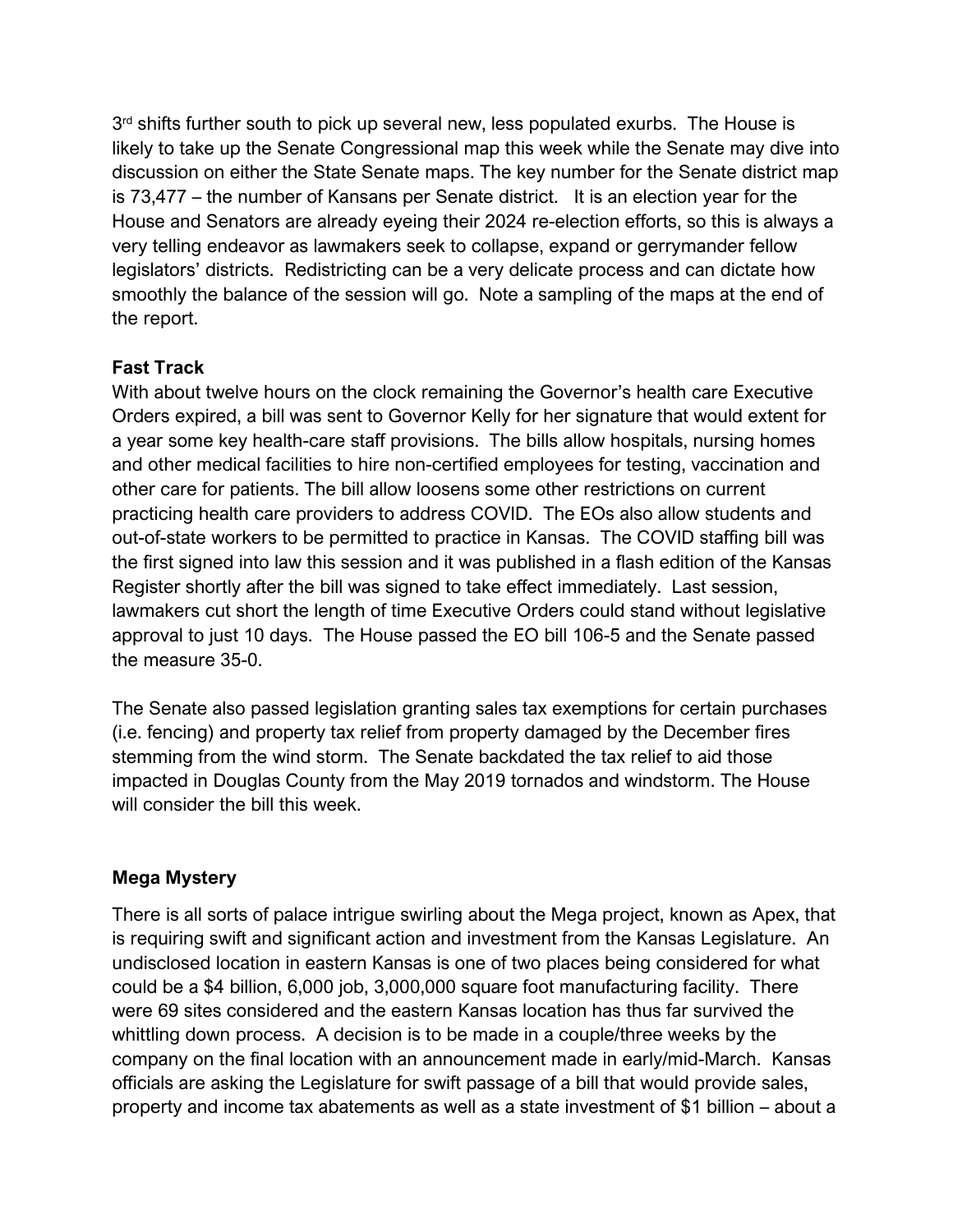quarter of the total project investment. The Senate Commerce Committee heard testimony on the bill and some committee members are lukewarm to the concept if not down-right skeptical. One Senator asked why the State was choosing to invest so much in attracting new business/industry versus investing the same amount in existing small businesses in Kansas. The House seems more receptive. The mega project was an unexpected wrinkle in the session's discussions.

## **Week 3**

Two bills related to eliminating reducing to 0% the state portion of the sales tax on food will be considered in the House Tax Committee. The Governor during her State of the State address noted the bill could be simple – just 13 words. But in reality, with all the changes to the tax code and the opportunity for some clean up, one bill is more than 30 pages while the other is more than 60 pages. Although those bills will pale in comparison to the forthcoming mega water bill which is expected to be many hundreds of pages long!

Many committees are still receiving updates from various organizations or agencies of jurisdiction. The Senate Ways & Means Committee just posted its five subcommittees which will begin deliberations on the Senate's proposed budget. The various commodities (Wheat, Corn, Soybean and Grain Sorghum) are making the rounds in the various Ag Committees. Presentations will be made in respective committees about performance-based budgeting for the Board of Healing Arts, the Historical Society, the Regents, Department of Commerce and Department of Wildlife & Parks. The Conservation Districts will be presenting alongside the Kansas Water Authority in the House Water Committee.

The House Energy & Utilities Committee continues to hear from the various stakeholder groups that it has jurisdiction over including the electric and natural gas utilities which presented last week, including Kansas Municipal Utilities. This coming week the telecommunications industry will provide updates. On Thursday however, the House Energy & Utilities Committee is holding a hearing on a resolution denouncing price gouging and encouraging the Attorney General to continue any investigations into any such situation during the February 2021 Winter Storm Uri event. Following the HCR hearing, there will be a briefing on Electric Vehicle adoption and impacts by various speakers. Projected use, tolling projects, national trends and the impact of EV usage among states are the topics to be discussed. A similar presentation will be delivered in the House Transportation and Public Safety Committee.

The Senate Utilities kicks off a full week on Monday with a telecom briefing as well followed by Justin Grady, Chief of Rates at the Kansas Corporation Commission, who will be discussing Kansas electric utility rates. On Wednesday, SB 323 receives a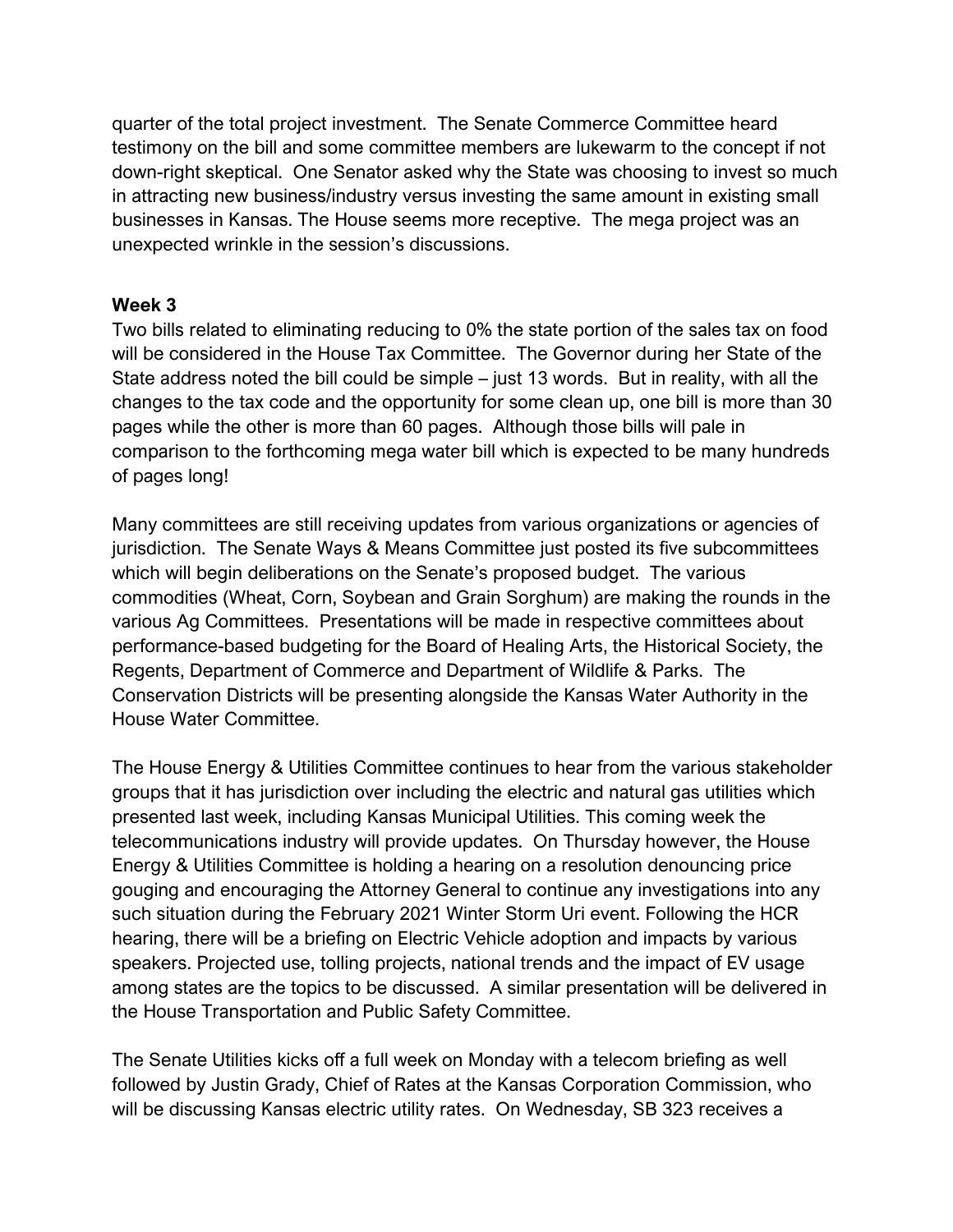hearing in Senate Utilities. The bill would dramatically alter renewable energy leases in Kansas and place many new state-imposed restrictions on how landowners can enter into contracts. Thursday, SB 324 receives a hearing in Senate Utilities. The measure would create a state-imposed zoning process on all counties in Kansas – zoned and unzoned regarding renewable energy. The bill places further limitations on landowners freedom to contract and counties ability to regulate local development.

The Senate Local Government Committee is holding a two-day hearing on SB 325, a sweeping bill that would effectively halt renewable energy development in Kansas. The bill, like its counterparts SB 323 and SB 324, also address zoning, land use and freedom to contract.

The Redistricting Committees saw the most fireworks during week two, however the Tuesday morning meeting of the Senate Public Health and Welfare Committee devolved the most quickly. The meeting was intended to be a briefing on COVID-19 statistics and practices from the new KDH&E Secretary, but the meeting took a turn. Senate Utilities had two speakers provide remote testimony including Robert Bryce from Texas who spoke at length about the February weather event, largely in relation to the Texas experience. Upon conclusion of his comments he promoted his new movie, his books and his podcast – that was a first.

Legislative Post Audit (LPA) released an audit last week regarding public/private competition. LPA noted the results were not conclusive due to a low response rate. But the report or 13-minute podcast was interesting nonetheless. Study of Taxation and Exemption Issues – [Kansas Legislative Division of Post Audit \(kslpa.org\)](https://www.kslpa.org/audit-report-library/study-of-taxation-and-exemption-issues/)

Legislative Post Audit also completed an audit of Star Bonds in Kansas in August 2021 and the findings were presented this week to the committees of jurisdiction. There were several interesting nuggets from the report. A link to a podcast of the report is also included. STAR Bonds Financing Program – [Kansas Legislative Division of Post Audit \(kslpa.org\)](https://www.kslpa.org/audit-report-library/star-bonds-financing-program/)

- Kansas was the first state to create a STAR Bonds program. Illinois and Nevada modeled similar programs on the KS statute, but neither have used their STAR bonds tool since 2010.
- As of November 2020, 12 cities have issued about \$1.1 billion in total bonds for 20 projects.
	- o \$726m (64% of those bonds were for the Village West district).
	- $\circ$  \$873M in tax revenue thus far has been used to pay off this bond debt.
	- $\circ$  \$668M or 76% came from state sales and use taxes and \$205M or 24% from local, sales, use and transient guest taxes
- Only 3 of the 20 projects met Commerce's tourism goals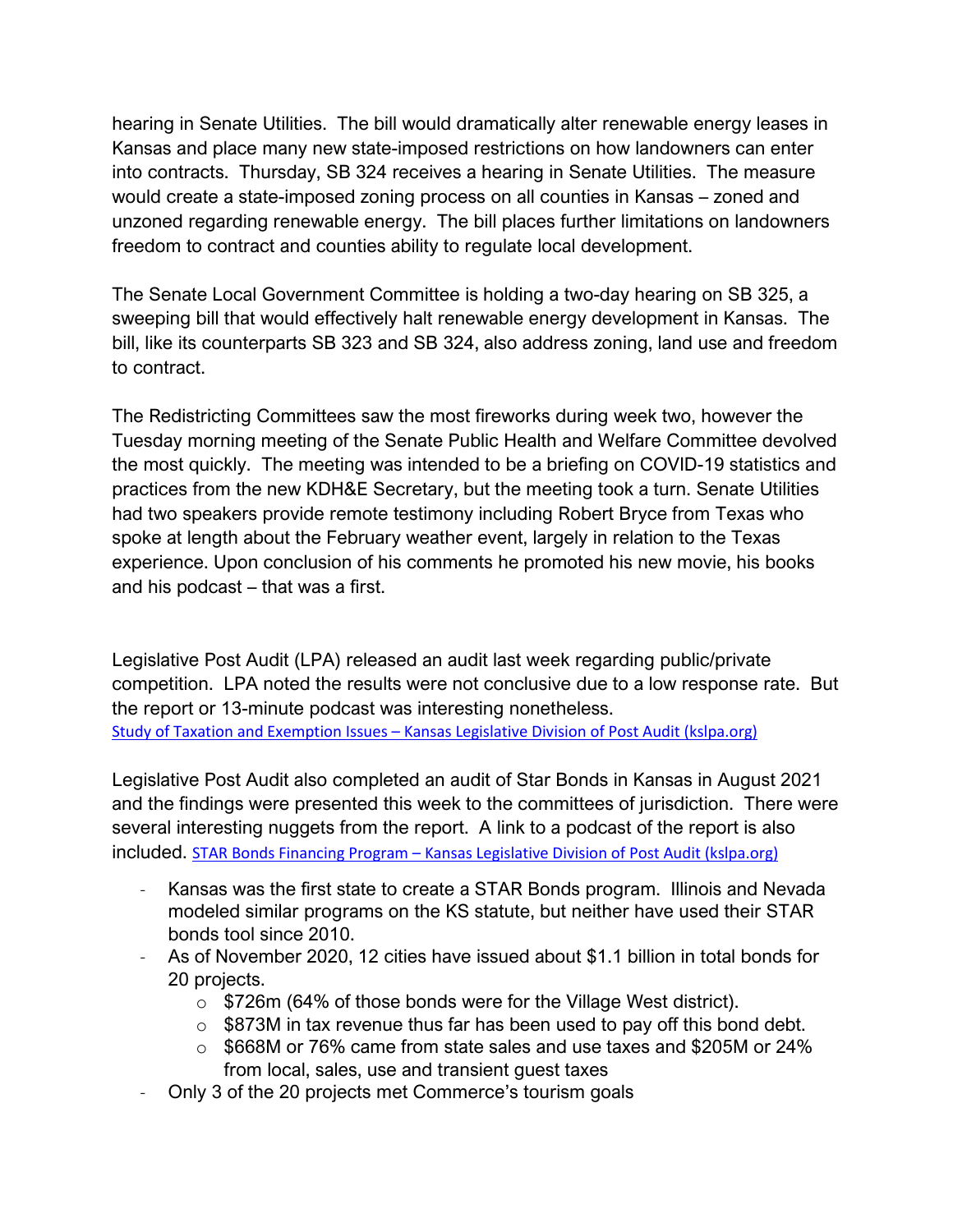As of November 2020, about \$873 million in mostly state sales tax revenue has gone toward retiring \$1.1 billion in STAR bonds.

As Figure 1 shows, 12 cities have created 13 STAR bond districts since the program began. These districts  $\bullet$ include 20 tourist attractions. The Village West district in Wyandotte County is unique in that it includes 6 of the 20 STAR bond attractions.



Source: LPA review of Department of Commerce data and STAR bonds program annual reports (audited).



- . As the figure shows by the dark bars, only 3 attractions met both of Commerce's goals in 1 or both years we reviewed. The Kansas Speedway and Topeka Heartland Park met both goals in both years. The Hutchinson Underground Salt Museum did so in 2019.
- . The Kansas Speedway did not meet both tourism goals when evaluating visitation for the entire year. However, it met them during its major scheduled events in 2018 and 2019.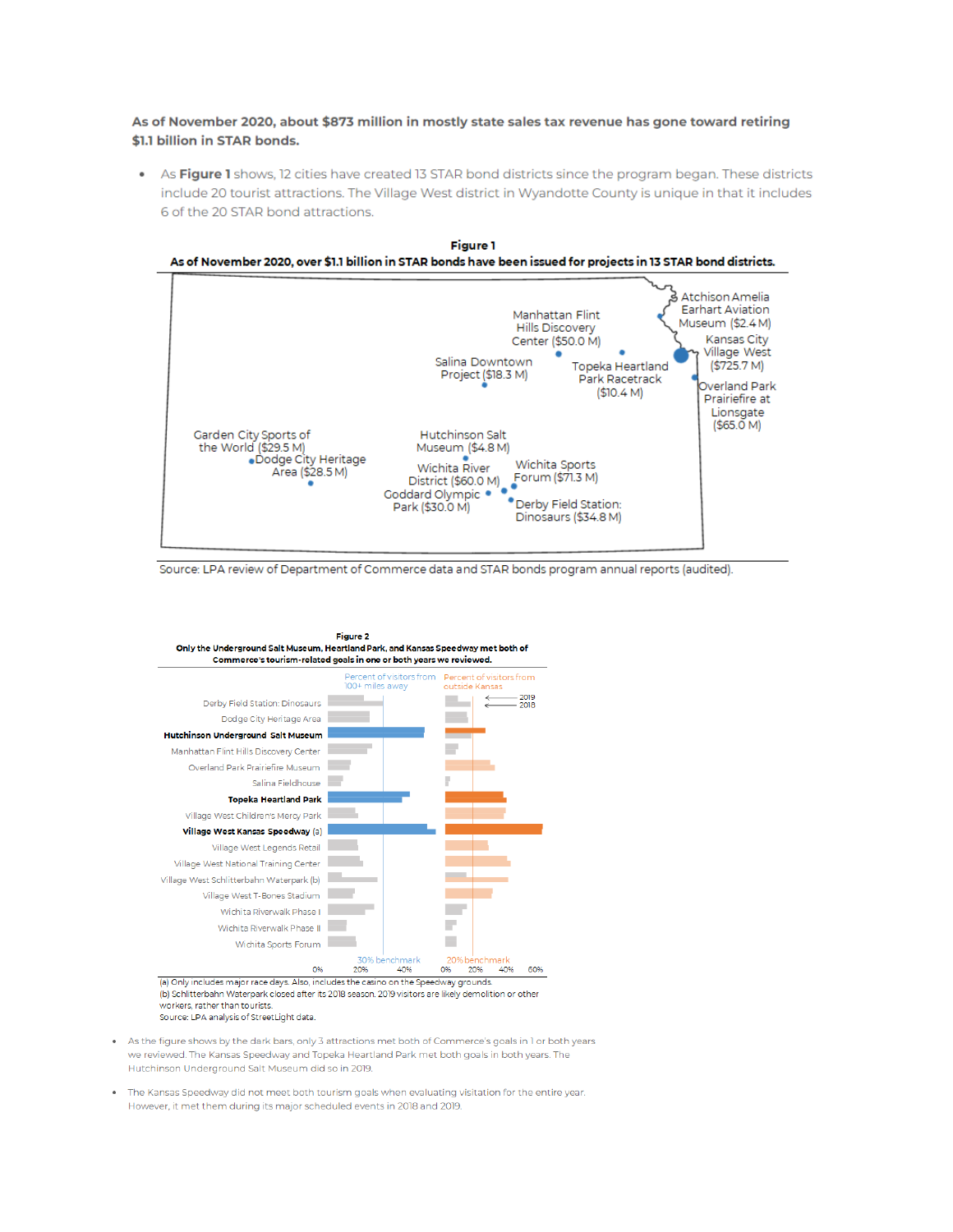| <b>Figure 3</b>                                                 |
|-----------------------------------------------------------------|
| The Village West Legends retail area drew large visitor numbers |
| in the vears we reviewed. (a)                                   |

| $m$ are yours we reviewed, $m$                                                   |                 |                                                        |  |
|----------------------------------------------------------------------------------|-----------------|--------------------------------------------------------|--|
| STAR bond attraction                                                             | 2018 visitation | Approximate total Approximate total<br>2019 visitation |  |
| Derby Field Station: Dinosaurs                                                   | 30,000          | 30,000                                                 |  |
| Dodge City Heritage Area                                                         | 2,000,000       | 2,000,000                                              |  |
| Hutchinson Underground Salt Museum                                               | 60,000          | 60,000                                                 |  |
| Manhattan Flint Hills Discovery Center                                           | 40,000          | 30,000                                                 |  |
| Overland Park Prairiefire Museum                                                 | 200,000         | 300,000                                                |  |
| Salina Fieldhouse                                                                | 90,000          | 200,000                                                |  |
| Topeka Heartland Park                                                            | 200,000         | 200,000                                                |  |
| Village West Children's Mercy Park                                               | 400,000         | 400,000                                                |  |
| Village West Kansas Speedway (b)                                                 | 300,000         | 200,000                                                |  |
| Village West Legends Retail                                                      | 20,000,000      | 20,000,000                                             |  |
| Village West National Training Center                                            | 40,000          | 200,000                                                |  |
| Village West Schlitterbahn Waterpark (c)                                         | 50,000          | 6,000                                                  |  |
| Village West T-Bones Stadium                                                     | 200,000         | 100,000                                                |  |
| Wichita Riverwalk Phase I                                                        | 2,000,000       | 2,000,000                                              |  |
| Wichita Riverwalk Phase II                                                       | 600,000         | 700,000                                                |  |
| Wichita Sports Forum                                                             | 300,000         | 400,000                                                |  |
| la) We rounded these figures. StreetLight data provides rough estimates of total |                 |                                                        |  |

nded these figures. StreetLight data provides rough estimates of tota visitation. They shouldn't be viewed as precise counts because StreetLight

focuses primarily on vehicle traffic.

(b) Only includes major race days. Also, includes the casino on the Speedway grounds.

(c) Schlitterbahn Waterpark closed after its 2018 season. 2019 visitors are likely demolition or other workers, rather than tourists.

Source: LPA analysis of StreetLight data.

As the figure shows, the 16 attractions we reviewed drew very different visitor numbers. The Village West Legends retail area had far more visitors than any other attraction.

## **Bills Introduced**

Two additional bills have been introduced by Senate Utilities Chairman Mike Thompson targeting renewable energy, SB 353 relating to siting, setbacks, lighting, sound and a suite of other restrictions; and legislation related to the property tax exemption for electric generation. Evergy requested introduction of legislation that would modify last year's securitization legislation to allow for fossil fuel based units to remain in rate-base and run during times of emergency. The Kansas Industrial Consumers group introduced a bill that would place a rate cap on investor-owned electric utilities.

As always, please call/email or text anytime with questions! We are here to help!

## **Contact Information**

Kimberly Gencur Svaty - 913.486.4446 | [kimberly@gencursvaty.com](mailto:kimberly@gencursvaty.com)

Joshua Svaty - 785.472.7794 | [joshua@joshuasvaty.com](mailto:joshua@joshuasvaty.com) @joshuasvaty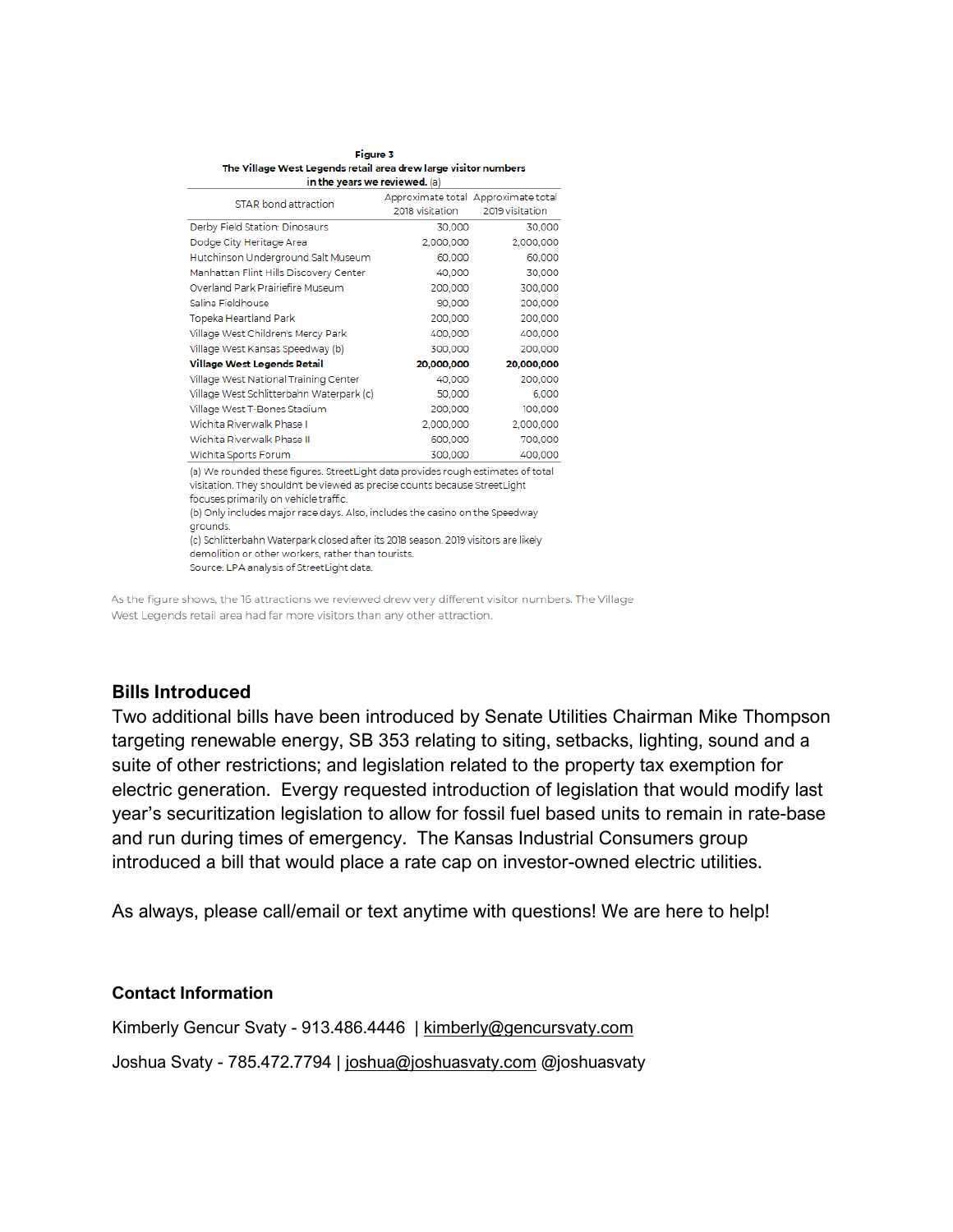# **Congressional Maps**

- [Ad Astra 1](http://www.kslegresearch.org/KLRD-web/Publications/Redistricting/2022-Plans/m3_AdAstra_1-packet.pdf) (House/Senate Republicans)
- [Ad Astra 2](http://www.kslegresearch.org/KLRD-web/Publications/Redistricting/2022-Plans/M3_AdAstra_2-packet.pdf) (Senate Republicans/passed by the Senate)
- [Bluestem Congress](http://www.kslegresearch.org/KLRD-web/Publications/Redistricting/2022-Plans/m5_bluestemcongress-packet.pdf) (League of Women Voters)
- [Buffalo 2](http://www.kslegresearch.org/KLRD-web/Publications/Redistricting/2022-Plans/M1_Buffalo_2-packet.pdf) (Introduced by state Democratic Rep. Tom Burroughs)
- [Meadowlark 5](http://www.kslegresearch.org/KLRD-web/Publications/Redistricting/2022-Plans/M5_Meadowlark_5-packet.pdf) (Introduced by Republican Sen. Dennis Pyle)
- [Meadowlark 6](http://www.kslegresearch.org/KLRD-web/Publications/Redistricting/2022-Plans/M5_Meadowlark_6-Packet.pdf) (Introduced by Republican Sen. Dennis Pyle)
- [Mushroom Rock 2](http://www.kslegresearch.org/KLRD-web/Publications/Redistricting/2022-Plans/M1_MushroomRock_2-packet.pdf) (Introduced by Democratic Rep. Vic Miller)
- [Prairie Dog](http://www.kslegresearch.org/KLRD-web/Publications/Redistricting/2022-Plans/M1_Prairie_Dog-packet.pdf) (Introduced by Democratic Reps. Jason Probst/Barbara Ballard)
- [Sunflower](http://www.kslegresearch.org/KLRD-web/Publications/Redistricting/2022-Plans/M2_Sunflower-packet.pdf) (Introduced by Republican Rep. Kyle Hoffman)
- [Sunflower 3](http://www.kslegresearch.org/KLRD-web/Publications/Redistricting/2022-Plans/M5_Sunflower_3-packet.pdf) (Introduced by Republican Sen. Dennis Pyle)
- **[United](http://www.kslegresearch.org/KLRD-web/Publications/Redistricting/2022-Plans/M4_United-Packet.pdf) (Introduced by Senate Minority Leader Dinah Sykes)**

# **Ad Astra 2 as passed by the Kansas Senate**

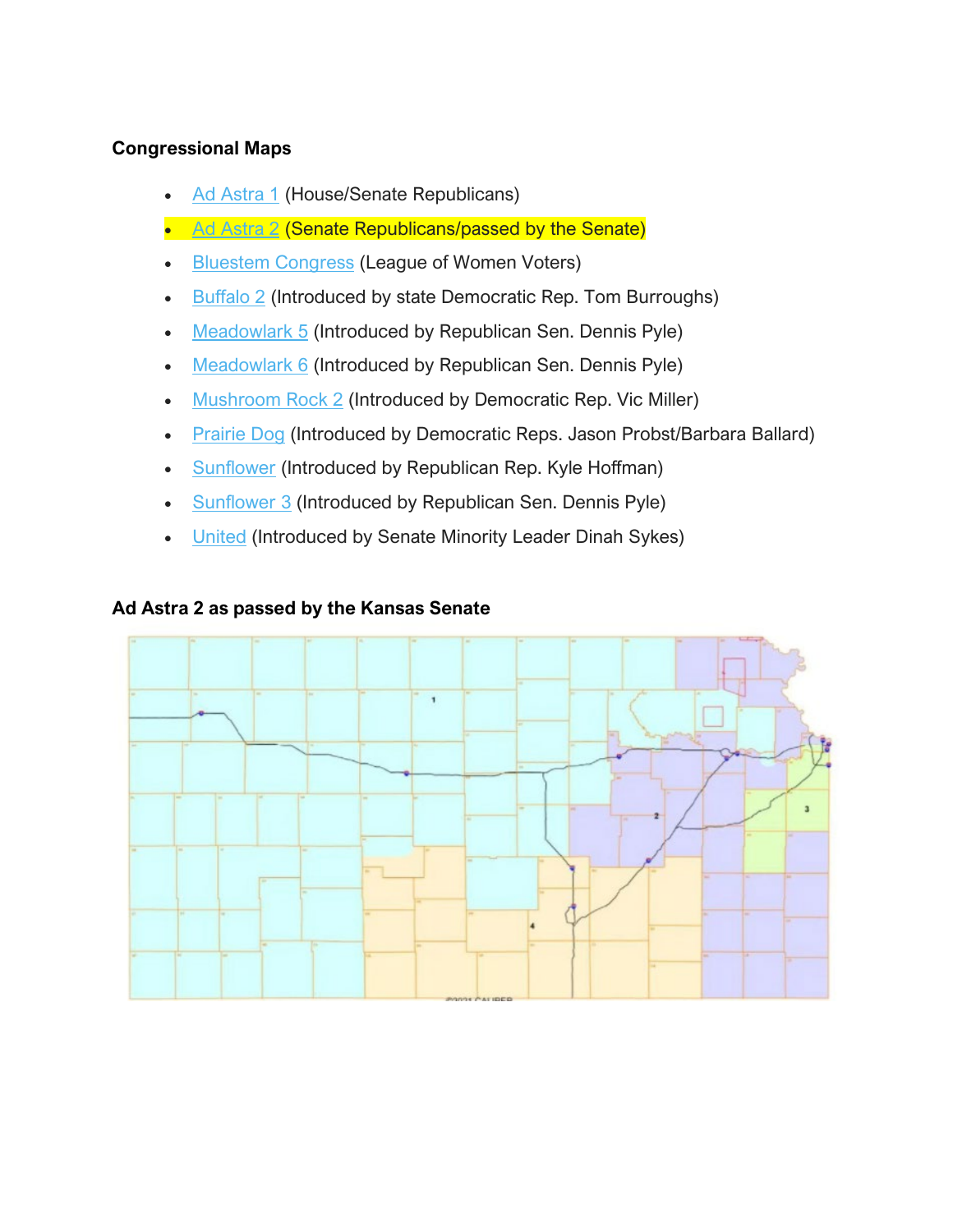#### M1\_MushroomRock\_2 for KLRD TR



M1\_Prairie\_Dog for KLRD TR



| <b>District</b> | Population | Deviation | % Deviation |
|-----------------|------------|-----------|-------------|
|                 | 734,470    | 0         | $0.0\%$     |
|                 | 734,470    | 0         | $0.0\%$     |
| 3               | 734,469    | -1        | $-0.0\%$    |
| 4               | 734,471    |           | 0.0%        |